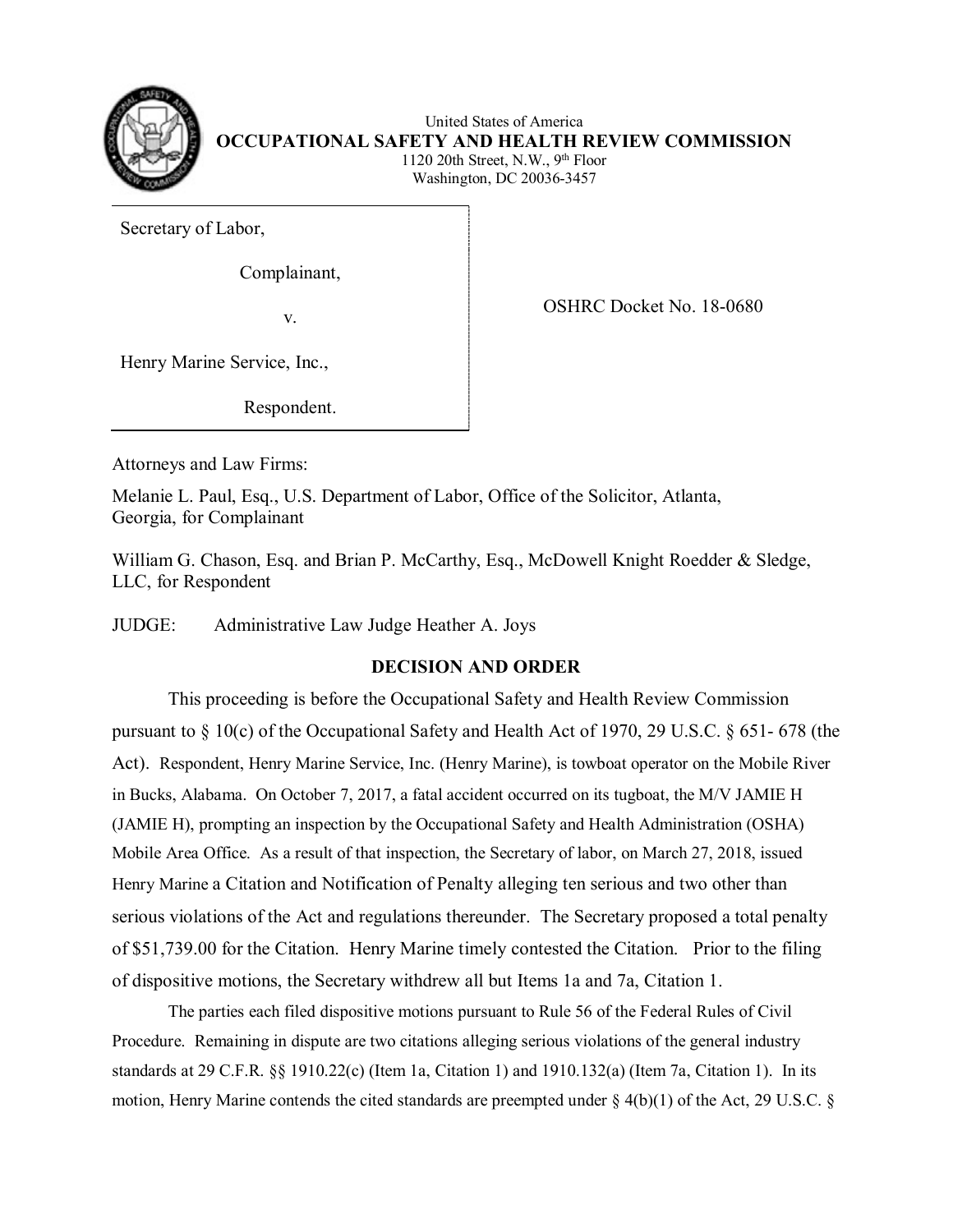alternatively, the Secretary cannot meet his burden with regard to the alleged violation of § 1910.22(c). authority over the cited conditions such that preemption under  $\S 4(b)(1)$  does not apply. In his motion the Henry Marine cannot meet its burden of proof on its affirmative defenses. Both parties filed responses to Judgment is **GRANTED** on the ground the Secretary lacked jurisdiction to issue the citations. Accordingly, Items 1a and 7a, Citation 1 are **VACATED.**  Accordingly, Items 1a and 7a, Citation 1 are VACATED. 653(b)(1), by regulations promulgated and enforced by the Coast Guard. Henry Marine argues, The Secretary responds, at the time of the alleged violations, the Coast Guard had not exercised its Secretary contends there are no material facts in dispute as to all elements of his prima facie case and the opposing parties' motion. For the reasons that follow, Henry Marine's Motion for Summary

# **FACTUAL BACKGROUND**

 The JAMIE H is a tugboat owned and operated by Henry Marine. On October 7, 2017, an employee of Henry Marine was found dead in the water surrounding the JAMIE H. The decedent had make landfall in the area that night.<sup>1</sup> The decedent did not return to the JAMIE H in a timely manner and was found in the water near the vessel by the captain. No one witnessed the decedent fall into the water. been returning after his normal shift to stay on the vessel during Hurricane Nate which was predicted to

 contract with Alabama Power at the Barry Steam Plan near Mobile, Alabama. The barges were owned by and performed work only on the barges or the JAMIE H. The decedent was one of the deckhands. At the relevant time, Henry Marine was using the JAMIE H to move barges carrying coal under a a third party. Henry Marine used the JAMIE H to move the barges to an area where Alabama Power employees could unload them. The JAMIE H's crew consisted of a captain, a crane operator, a skid steer operator, and two deckhands. Deckhands were not involved in any of the loading or unloading operations

 Steam Plant. Henry Marine had used the dock to moor the JAMIE H since 2005. Crew members accessed the JAMIE H from the dock in one of two ways, depending on water level. When the water level was such the fleet (or upper) deck of the JAMIE H was level with the dock, the crew would open a swing gage and step over the gap between the dock and the vessel onto the fleet deck. If the fleet deck dock and the JAMIE H. Since 2005, Henry Marine has provided its employees no other equipment or When not in use, the JAMIE H was moored at a dock owned by Alabama Power near the Barry and dock were not level, the crew would open the swing gate and use a ladder, affixed to the dock, to climb to the vessel's main (or lower) deck. Either method required stepping over the gap between the method to access the JAMIE H from the dock.

 $\overline{a}$ 

<span id="page-1-0"></span><sup>&</sup>lt;sup>1</sup> The undersigned takes judicial notice Hurricane Nate made landfall at the mouth of the Mississippi River at October 8, 2017, according to reports of the National Weather Service. *https://www.weather.gov/mob.nate.* Neither approximately 7 p.m. on October 7, 2017. It made a second landfall west of Biloxi, Mississippi, after midnight on party disputes Hurricane Nate had an impact on the sited worksite on the evening of October 7, 2017.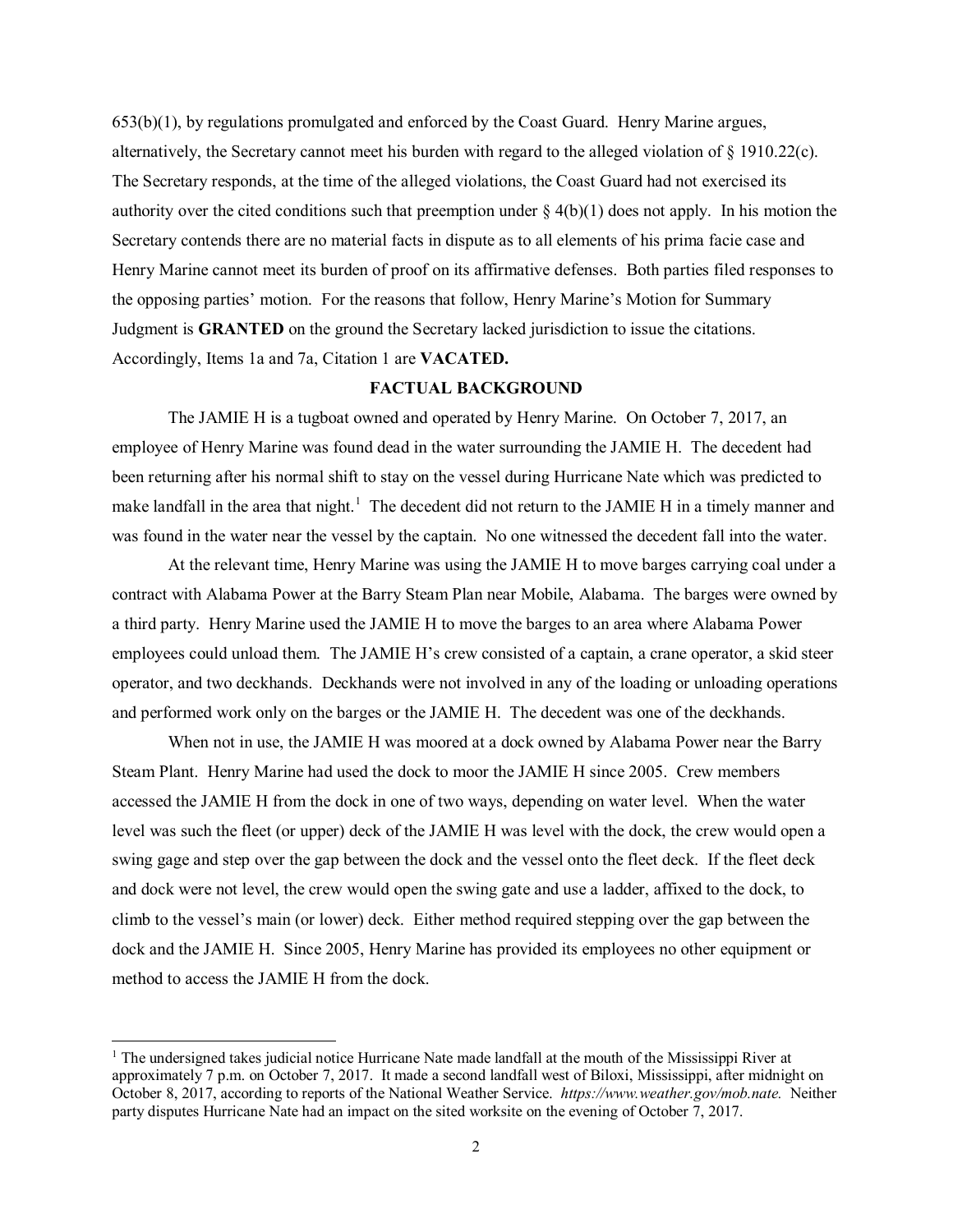distance from the ladder to the main deck to be 41 inches; and the distance from the fleet deck to the water below to be 9 feet, 6 inches. CSHO Yeend concluded employees accessing the JAMIE H by either On October 12, 2017, upon notification of the Secretary of the fatal accident, Compliance Safety and Health Officer (CSHO) Stephen Yeend of the Mobile Area OSHA Office conducted an inspection of the worksite. CSHO Yeend measured the distance from the dock to the fleet deck to be 43 inches; the method were exposed to the hazard of hitting objects while falling to the water below. Based on this conclusion, CSHO Yeend recommended citations be issued to Henry Marine for failure to provide a safe means of access to a working surface in violation of § 1910.22(c) and for failure to provide personal protective equipment in the form of a personal flotation device to employees in violation of § 1910.132(a). Respondent timely contested. At the completion of formal discovery, the parties each filed a motion for summary judgment on both citation items.

#### **ANALYSIS**

#### **Standard on Summary Judgment**

 Summary judgment is properly granted only where there are no genuine issues of material fact summary judgment has the burden of proof. *Celotex Corp. v. Catrett*, 477 U.S. 317 (1986). When determining if there is a genuine factual dispute, the fact finder must resolve all ambiguities and draw all reasonable inferences in favor of the non-moving party. *United States v. Diebold, Inc.,* 369 U.S. 654, 655  $(1962)$ . and the movant is entitled to judgment as a matter of law. Fed. R. Civ. P. 56(a). The party moving for

 (1962). In *Ford Motor Company—Buffalo Stamping Plant,* 23 BNA OSHC 1593 (No. 10-1483, 2011), the Commission reversed the ALJ's order granting summary judgment to the employer and remanded the case to the ALJ for further proceedings. In doing so, the Commission set forth the standards for judges considering summary judgment motions:

 In reviewing a motion for summary judgment, a judge is not to decide factual disputes. . . Rather, the role of the judge is to determine whether any such disputes exist. . . When ambiguities and draw all reasonable inferences in favor of the non-moving party. . . Thus, not only must there be no genuine dispute as to the evidentiary facts, but there must also determining if there is a genuine factual dispute, the fact finder must resolve all be no controversy as to the inferences to be drawn from them.

*Id.* (citations and footnote omitted.)

## **Requirements for Preemption Under § 4(b)(1)**

 Section 4(b)(1) of the Act provides that the Act does not apply to "working condition of enforce standards or regulations affecting occupational safety and health." 29 U.S.C. § 653(b)(1). employees with respect to which other Federal agencies…exercise statutory authority to prescribe or Congress included  $\S 4(b)(1)$  in recognition of the authority of other federal agencies over specific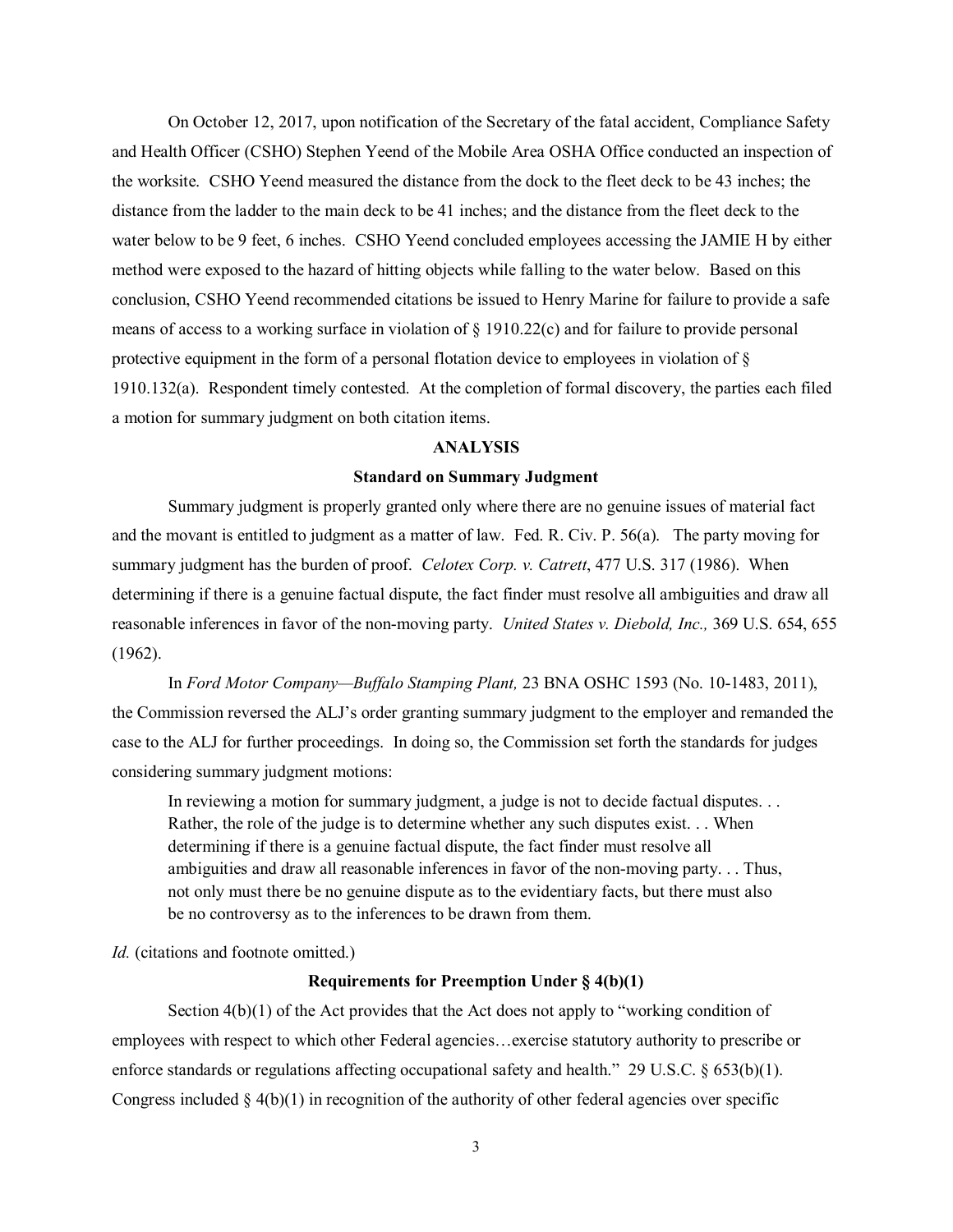industries. Under Commission precedent, for preemption to apply, three conditions must be met. A effect of law." *Tidewater Pacific Inc*., 17 BNA OSHC 1920, 1923 (No. 93-2529, 1997), *citing Alaska Trawl Fisheries, Inc.,* 15 BNA OSHC 1699, 1703 (No. 89-1192, 1992); and *Northwest Airlines, Inc*., 8 conditions. *Id*. "In effect, OSHA's jurisdiction over the workplace as a whole is preserved, while the redundant regulation of particular working conditions proscribed by section 4(b)(1) is avoided." *Id., Airlines, Inc.* 8 BNA OSHC at 1989-90. In *Chao v. Mallard Bay Drilling, Inc*., 534 U.S. 235, 241 (2002), the Supreme Court adopted the same interpretation of  $\S$  4(b)(1). The party claiming preemption under  $\S$  $4(b)(1)$  of the Act has the burden to establish its applicability. federal agency must "possess the statutory authority to regulate the cited condition and must also have taken some action to exercise that authority by promulgating standards or regulations having the force and BNA OSHC 1982, 1989-91 (No. 13649, 1980). Having satisfied these first two elements, an employer claiming preemption must also establish the other federal agency's regulations cover the cited working *citing Southern Pacific Transportation Co. v, Usery*, 539 F.2d 386, 391-92 (5th Cir. 1976); and *Northwest* 

#### **Coast Guard Regulation of Towing Vessels**

The Coast Guard's governing statute requires the Coast Guard to

 United States, covering all matters not specifically delegated by law to some other administer laws and promulgate and enforce regulations for the promotion of safety of life and property on and under the high seas and waters subject to the jurisdiction of the executive department

 14 U.S.C. § 2(3) (2000). Congress further delineated that authority by dividing vessels into two categories: "inspected vessels" and "uninspected vessels." The Coast Guard has broad statutory authority to regulate the occupational health and safety of seamen aboard these listed vessels. *See* 46 U.S.C. § 3306 Coast Guard. which it added to the list of inspected vessels "towing vessels." 46 U.S.C. § 3301(15) (2004). Under 46 management system appropriate for the characteristics, methods of operation, and nature of service of (1994). Prior to 2004, 46 U.S.C. § 3301 (1994) contained a list of 14 vessels subject to inspection by the In 2004, Congress enacted the Coast Guard Maritime Transportation Act of 2004 in U.S.C. § 3306(j) Congress gave the Coast Guard authority to "establish by regulation a safety towing vessels."

 new requirements to be finalized in Subchapter M [of the Coast Guard regulations]." The intent of the Coast Guard under the program was to "examine every uninspected towing vessel (UTV) that will be inspected under Subchapter M." These examinations were to verify compliance with Subchapter B and C In 2009, prior to the formal promulgation of regulations applicable to the inspection of towing vessels, the Coast Guard instituted its "Towing Vessel Bridging Program" (TVBP) (see Exhibit 12 of Respondent's Motion for Summary Judgment). The purpose of the TVBP was to "ease the transition and ensure that both the Coast Guard and the towing vessel industry are informed and prepared to meet the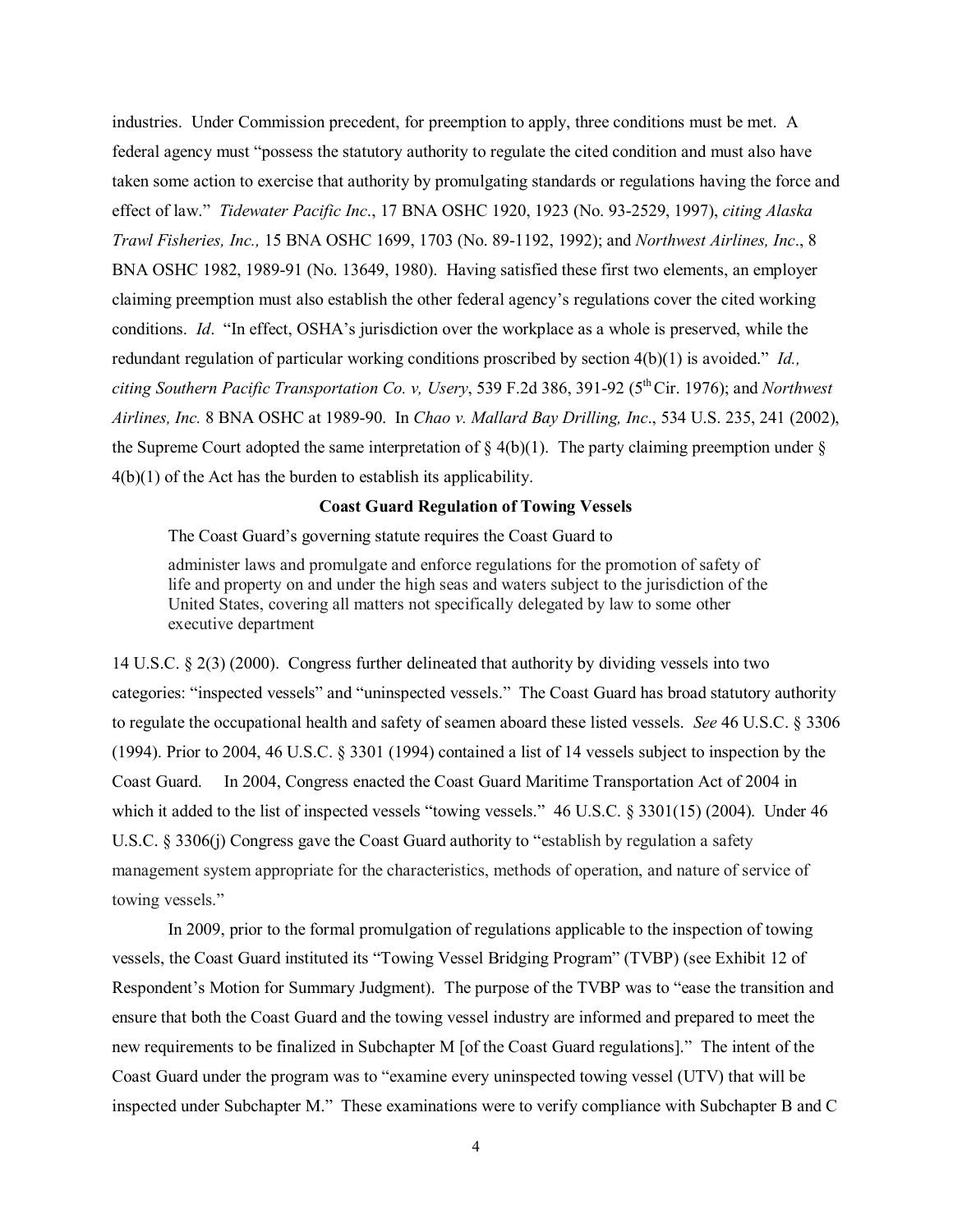was verified, the towing vessel was issued a decal. The JAMIE H received a decal under this program in regulations that were applicable to towing vessels at the time. Once compliance with these regulations December 2012 (Exhibit 13 of Respondent's Motion for Summary Judgment).

 regulations specifically applicable to towing vessels. 76 Fed. Reg. 49,976 (August 11, 2011). After a period of notice and comment, the Coast Guard issued the final Subchapter M regulations June [2](#page-4-0)0, 2016.<sup>2</sup> Inspection of Towing Vessels; Final Rule, 81 Fed. Reg. 40,004 (June 20, 2016). The regulations took effect on July 20, 2016. Under these regulations, the Coast Guard will conduct inspections and issue obtain a COI pursuant to the requirements of 46 C.F.R. § 136.210. The regulations set out a "phase in" period for obtaining COIs. 46 C.F.R. § 136.202. For operators of more than one towing vessel, the regulation sets out dates by which an increasing percentage of the operator's fleet must have a COI.<br>Operators of only one towing vessel were required to have a COI by July 20, 2020. 46 C.F.R. § Operators of only one towing vessel were required to have a COI by July 20, 2020. 46 C.F.R. § 136.202(b). All new towing vessels were required to have a COI before entering service. 46 C.F.R. § it was subject as an uninspected vessel until July 20, 2018, or the date upon which it obtains a COI, concern about being able to meet those requirements soon after the rule is make effective…" 81 Fed. Reg. at 40,021. Section 136.172 was added "to ensure that we do not leave a gap after the rule becomes effective but before most requirements in parts 140 through 144 are implemented." *Id*. On August 11, 2011, the Coast Guard issued a Notice of Proposed Rule Making proposing certificates of inspection (COIs) for compliant towing vessels. A vessel operator requests an inspection to 136.202(c). Prior to obtaining a COI, a towing vessel is to remain compliant with all regulations to which whichever is later. 46 C.F.R. § 136.172. According to the preamble to the regulation, this provision was added "[i]n response to comments regarding the cost of requirements in parts 140 through 144, and

 The Secretary does not dispute the JAMIE H was a towing vessel as that term is defined in the Coast Guard Maritime Transportation Act, subject to the Coast Guard's Subchapter M regulations.<sup>[3](#page-4-1)</sup> The Secretary does not dispute the measurements and configuration of the JAMIE H contained in its Certificate of Documentation (Exhibit 14 to Respondent's Motion for Summary Judgment). There is no contend the JAMIE H fell within any of the exceptions to applicability of the Coast Guard's towing vessel inspection regulations. Henry Marine concedes the JAMIE H did not have a COI at the time of the fatal factual dispute regarding the work being performed by the JAMIE H and its crew. Nor does the Secretary accident or the OSHA inspection.

 $\overline{a}$ 

<span id="page-4-0"></span><sup>&</sup>lt;sup>2</sup> The final regulations appear at 46 C.F.R.  $\S$ 1, 2, 15, 136, 137, 138, 139, 140, 141, 143, 144, and 199.

<span id="page-4-1"></span> $3$  The statute defines a towing vessel as "A commercial vessel engaged in or intending to engage in the service of pulling, pushing, or hauling alongside, or any combination of pulling, pushing, or hauling alongside another vessel." 46 U.S.C. § 2101(50).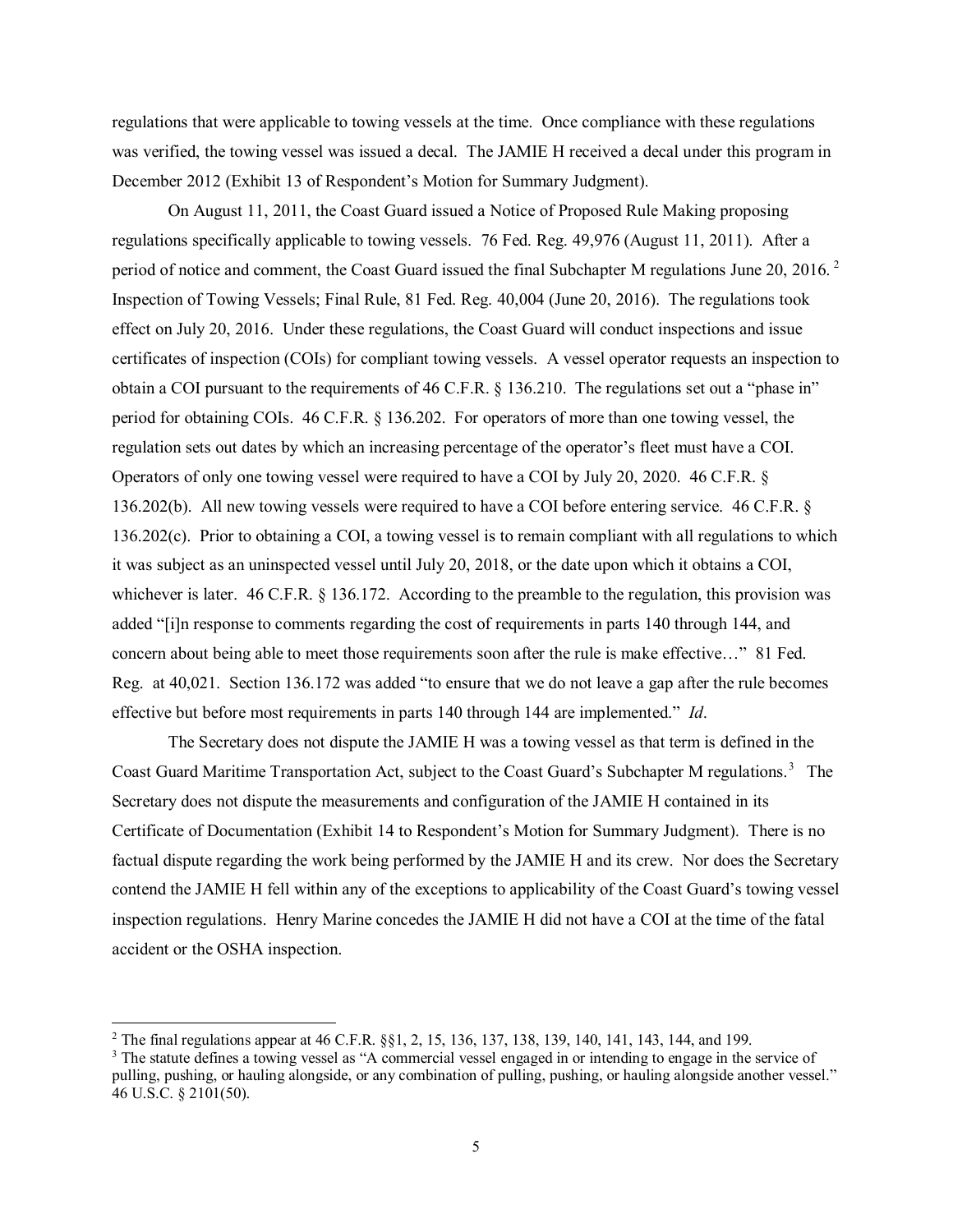### **Preemption of OSHA Jurisdiction Over the Cited Conditions**

 The Coast Guard has the statutory authority to regulate inspected vessels. *See Mallard Bay Drilling*, 534 U.S. at 242. In 1983, the Secretary of Labor formally recognized the preemption of OSHA jurisdiction by the Coast Guard with regard to inspected vessels when it entered into a memorandum of understanding (MOU) setting forth the boundaries of the authority of both agencies. Under the MOU,

The Coast Guard is the dominant federal agency with the statutory authority to prescribe and enforce standards or regulations affecting the occupational safety and health of seamen aboard inspected vessels. Under the Vessel Inspection Laws of the United States, the Coast Guard has issued comprehensive standards and regulations concerning the working conditions of seamen abroad inspected vessels.

 MOU Between the U.S. Coast Guard and OSHA Concerning the Health and Safety of Seamen on vessels subject to Coast Guard inspection. 46 U.S.C. § 3301(15). There is no dispute the Coast Guard Inspected Vessels, 48 Fed. Reg. 11,366 (March 17, 1983). In 2004, towing vessels were added to those has had the statutory authority to regulate the health and safety of seamen on towing vessels since 2004.

Henry Marine contends the third element necessary to establish preemption has also been met. the same working conditions addressed in the OSHA citations. *Tidewater Pacific, Inc.,* 17 BNA OSHC issue. This regulation address "fall overboard prevention" and states: To meet this element of preemption, Coast Guard regulations applicable to towing vessels must address 1920, 1923 (No. 93-2529, 1997), *citing Alaska Trawl Fisheries*, 15 BNA OSHC at 1703 (the working conditions at issue must be "actually covered by the agency regulations."). Henry Marine points to § 140.425 of the Subchapter M regulations as covering the working conditions addressed in the citations at

(a) The owner or managing operator of a towing vessel must establish procedures to address fall overboard prevention and recovery of persons in the water, including, but not limited to:

(1) Personal protective equipment;

(2) Safely working on the tow;

(3) Safety while line handling;

(4) Safely moving between the vessel and a tow, pier, structure, or other vessel; and

(5) Use of retrieval equipment.

 from the vessel or that are working in an area on the exterior of the vessel without rails and guards must wear a lifejacket…" 46 C.F.R. § 140.430(a). The Secretary did not raise any dispute regarding the applicability of these regulations to the cited working conditions. Nor does the court find any. applicability of these regulations to the cited working conditions. Nor does the court find any.<br>Item 1a, Citation 1, alleges a violation of 29 C.F.R. § 1910.22(c). That standard requires the 46 C.F.R. § 140.425. Henry Marine also points to § 140.430(a) which requires "Personnel dispatched

 employer to "provide, and ensure each employee uses, a safe means of access and egress to and from walking-working surfaces." The Secretary alleges Henry Marine violated the standard when it failed to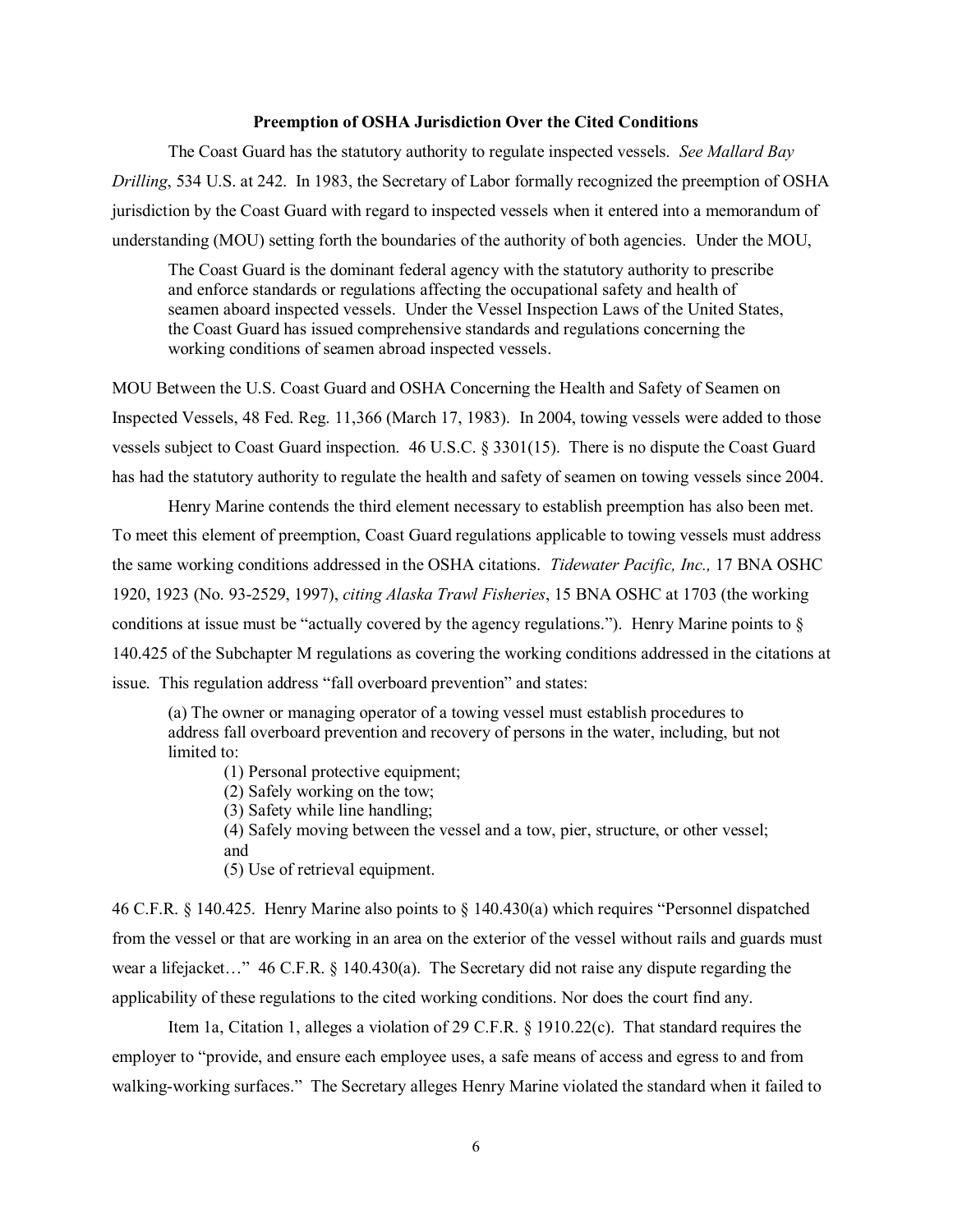"ensure a safe means of access was used when boarding and leaving the Jamie H which exposed an employee to injures associated with striking inanimate objects while falling up to approximately 9 feet 6 inches to the water below." The Subchapter M regulation at 46 C.F.R. § 140.425(a)(4) specifically addresses the same working condition cited – the movement between vessel and dock – and the same hazard – falling overboard – as the citation.

 This is equally true regarding 46 C.F.R. § 140.430(a) and Item 7a, Citation 1. That citation item alleges a violation of 29 C.F.R. § 1910.132(a) which requires employers to provide protective equipment or impairment in the function of any part of the body through absorption, inhalation or physical contact." falling into the water while moving between vessel and dock. The Coast Guard regulation at 46 C.F.R. § 140.430 specifically addresses the need for personal flotation devices when working in an area where there is the possibility of falling into the water below. The Coast Guard Subchapter M regulations cover the working conditions and hazards addressed in Items 1a and 7a of the citation. to employees "wherever it is necessary by reason of hazards of processes or environment, chemical hazards, radiological hazards, or mechanical irritants encountered in a manner capable of causing injury The Secretary alleges Henry Marine violated the standard by not providing the decedent with a personal flotation device "while stepping between the dock platform and the fleet deck of the Jamie H…" The Secretary makes clear in his response to Respondent's motion the specific hazard addressed by Item 7a is

 the fatal accident. *See also* 46 C.F.R. § 140.105(a) (specifically addressing the § 140 regulations referenced herein). The Secretary argues, on the date of the alleged violation, the Coast Guard had not Subchapter M regulations did not have the "force and effect of law" until July 20, 2018. There is no Where the parties differ is whether, at the time of the alleged violations, the Coast Guard had exercised its authority to regulate towing vessels. Henry Marine contends the Coast Guard exercised its authority to regulate the health and safety of seamen working on towing vessels upon promulgation of the Subchapter M regulations, the effective date of which predated the alleged violations. The Secretary points to § 136.172 of the Subchapter M regulations, noting because the JAMIE H did not have a COI prior to the fatal accident, it was not required to comply with those regulations until July 20, 2018, after yet exercised its authority to regulate the working conditions of seamen on towing vessels because the factual dispute the JAMIE H had not received a COI prior to the fatal accident. The issue to be resolved is whether the Coast Guard's promulgation of regulations for which it explicitly delayed implementation constitutes an exercise of its authority as that term is used in  $\S 4(b)(1)$  of the Act. This is a question of law for which no material facts are in dispute. It is appropriate for resolution on summary judgment.

 exercise of that authority under § 4(b)(1) of the Act. The Commission has held it is no less an exercise of An agency's promulgation of final regulations under its statutory grant of authority constitutes an statutory authority to take the formal position that a hazard will not be the subject of regulation.

7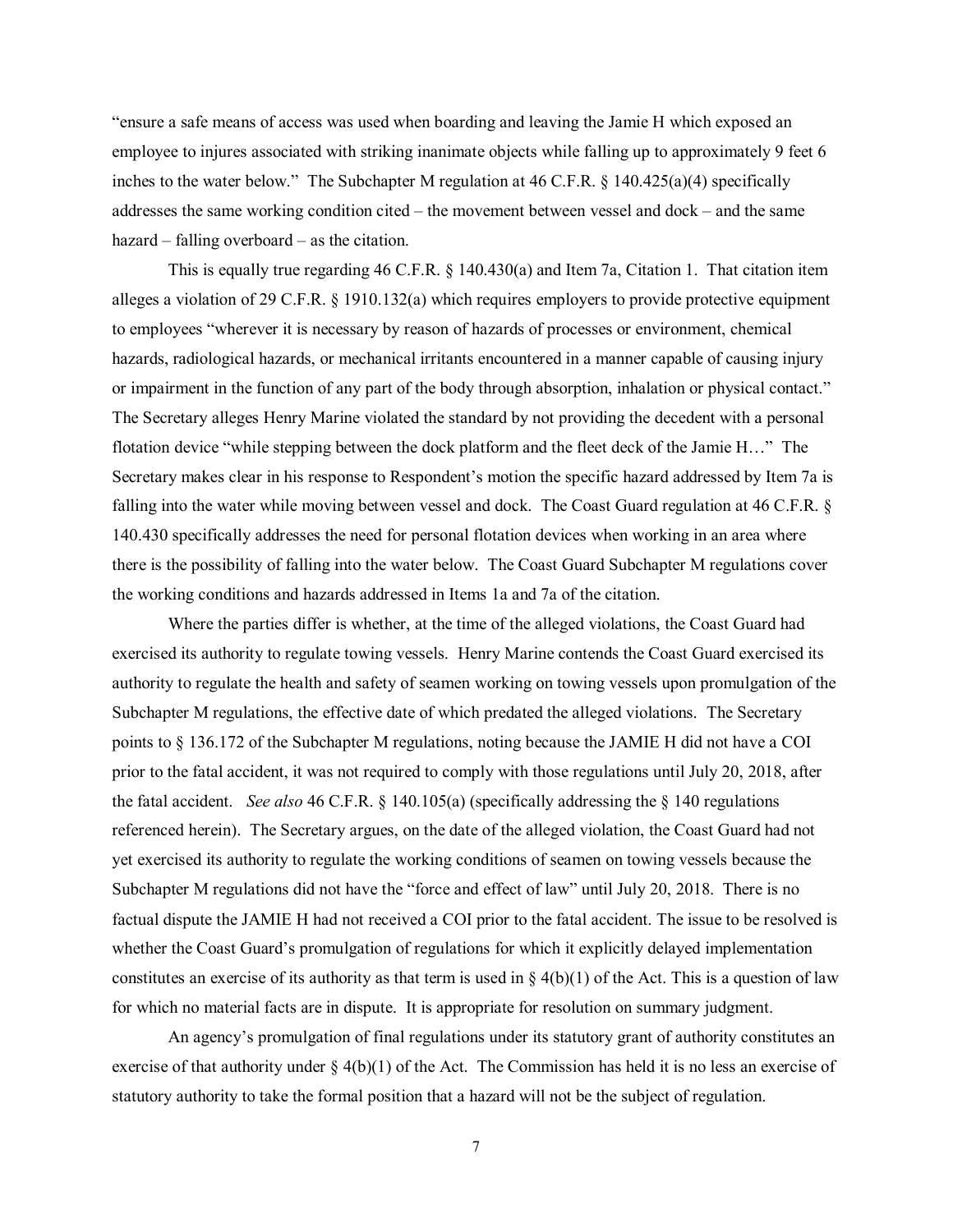*Transportation*, 539 F.2d at 392. In *Consolidated Rail Corp*., the Commission found the Federal Railroad preempt the applicability of OSHA regulations. *Id.* In contrast, the Commission and the courts have found an announcement of the intent to regulate or issuance of a notice of proposed rulemaking to be an insufficient exercise of authority. *Southern Pacific Transportation*, 539 F.2d at 391-92; *Baltimore and Ohio Railroad Co. v. OSHRC*, 584 F.2d 1052 (D.C. Cir. 1976); *Alaska Trawl Fisheries Inc*., 15 BNA of statutory authority to prescribe or enforce standards or regulations within the meaning of section *Consolidated Rail Corp*., 10 BNA OSHC 1577, 1580 (No. 79-1277, 1982) *citing Southern Pacific*  Administration's (FRA) policy announcement that it would not issue final regulations applicable to certain hazards constituted an exercise of authority by the expert agency in railroad safety sufficient to OSHC at 1704 ("the issuance of proposed regulations does not, as a matter of law, constitute an exercise  $4(b)(1)$ "). The Commission has not directly addressed the issue presented here – whether an agency has exercised its authority upon issuance of a final regulation where that regulation sets out a delayed implementation schedule.

 permissible inquiry under section 4(b)(1)." *Pennsuco Cement and Aggregates, Inc*., 8 BNA OSHC 1378, 1974). In *Pennsuco Cement*, the question presented was whether OSHA lacked authority to inspect a kiln operated by Pennsuco Cement. During the time of the inspection, the Mining Enforcement and Safety suspended its inspections of them. The Commission found the fact MESA had "ceased its inspections of The issue presented here must be considered in light of the well-settled Commission precedent that "any oversight of the adequacy of another agency's enforcement activities is beyond the scope of 1381 (No. 15462, 1980) *citing Mushroom Transportation Co*., 1 BNA OSHC 1390, 1392 (No. 1588, Administration (MESA), which had authority to and had promulgated regulations applicable to kilns, had kilns does not alter the fact that MESA had exercised its authority to regulate the safety and health of Pennsuco's employees." *Id*.

82-668, 1986).<sup>[4](#page-7-0)</sup> There was no dispute in *Daniel Construction* the Mine Safety and Health Administration (MSHA) regulations applied to Daniel Construction and its operations at a surface mine. At the time of do so would constitute an impermissible inquiry into the agency's level of enforcement. This was true The Commission reached a similar result in *Daniel Construction Co*., 12 BNA OSHC 1748 (No. the OSHA inspection, MSHA had suspended all enforcement activities pursuant to a temporary emergency appropriations bill that prohibited the agency from expending any funds on enforcement. The Commission found MSHA had exercised its authority in promulgating regulations applicable to the working conditions. Preemption applied even though MSHA was not enforcing its regulations because to

 $\overline{a}$ 

<span id="page-7-0"></span><sup>&</sup>lt;sup>4</sup> The Commission issued a decision adopting the Judge's decision as its own.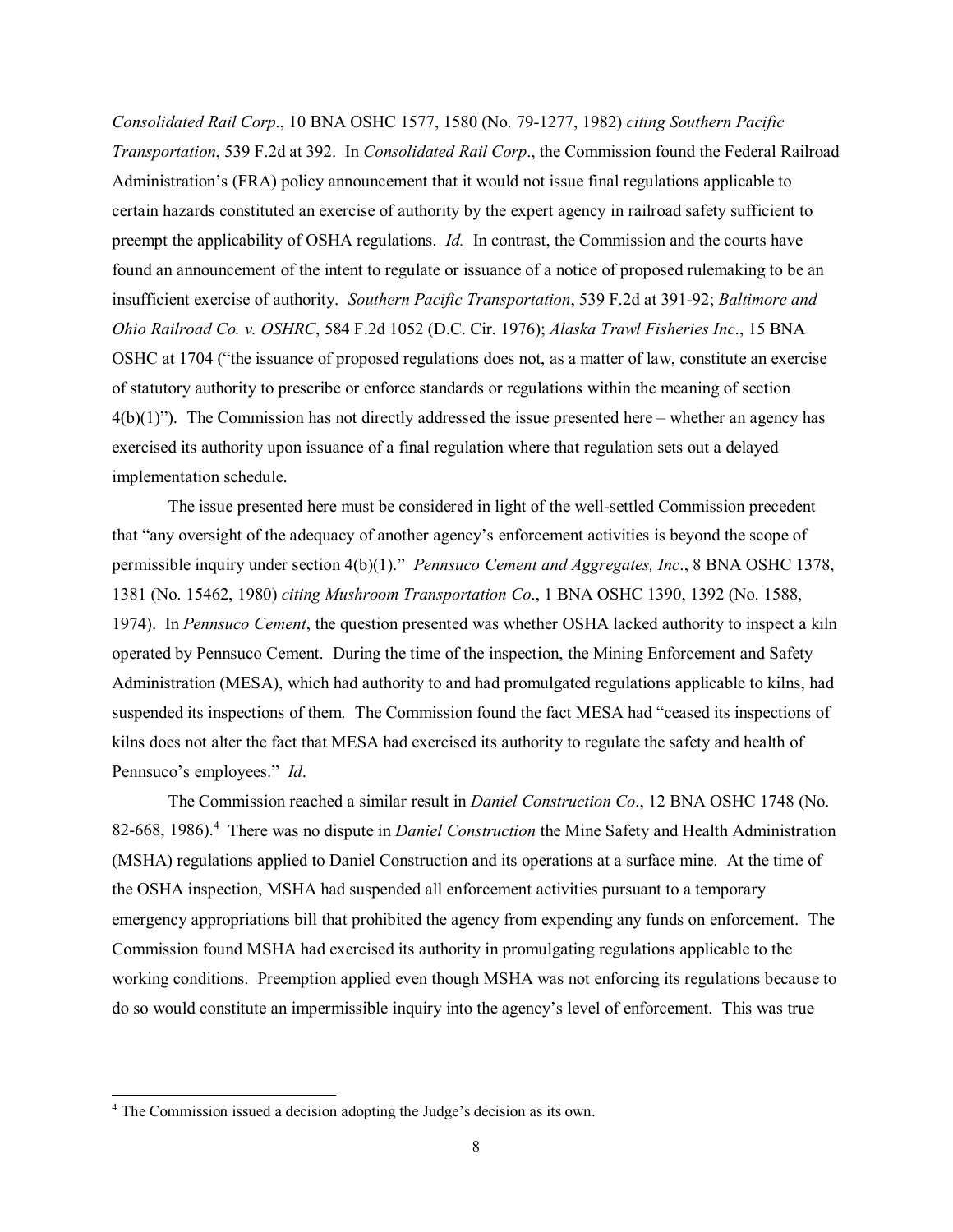even though it was Congress and not the expert agency that had mandated the cessation of enforcement. *Id*. at 1752.

 has chosen to enforce its regulations applicable to towing vessels. The undersigned declines to do so. The Commission has recognized the Coast Guard as the agency with "special expertise in maritime hazards." *Dillingham Tug and Barge Corp*., 10 BNA OSHC 1859, 1862 (No. 77-4143, 1982). The MOU Here too, the Secretary seeks to have the court inquire into the manner in which the Coast Guard between the Secretary and the Coast Guard

 of OSHA jurisdiction – extends not only to those working conditions on inspected vessels 11365] Thus, as OSHA recognized in the MOU, another agency may "exercise" its authority within the meaning of  $\S 4(b)(1)$  of the OSH Act either by promulgating specific recognizes that the exercise of the Coast Guard's authority – and hence the displacement specifically discussed by Coast Guard regulations, but to all working conditions on inspected vessels, including those "not addressed by specific regulations." [48 Fed. Reg. regulations or by asserting comprehensive regulatory authority over a certain category of vessels.

 *Mallard Bay Drilling,* 534 U.S. at 243. Towing vessels have fallen within the category of inspected implemented its TVBP under which it inspected towing vessels for compliance with existing regulations and issued decals to those compliant vessels. Since July 20, 2016, the Coast Guard has had in effect Guard chose to delay implementation of some of its Subchapter M regulations. This was formal action of the part of the Coast Guard under its statutory authority to regulate towing vessels. *See Consolidated Rail Corp*., 10 BNA OSHC at 1580. Doing so constituted a decision regarding the manner in which the proper area of inquiry under § 4(b)(1) of the Act. *Pennsuco Cement*, 8 BNA OSHC at 1381. The Coast Guard's promulgation of its Subchapter M regulations prior to the date of the alleged violations was a sufficient exercise of its statutory authority to regulate the cited working conditions to preempt OSHA vessels under the Coast Guard's enabling legislation since 2004. In 2009, the Coast Guard developed and comprehensive regulations applicable to towing vessels. By these actions, the Coast Guard has asserted "comprehensive regulatory authority" over towing vessels. Recognizing the history of limited regulation of towing vessels and the difficulty and cost of coming into compliance with new regulations, the Coast regulations would be enforced by the dominant agency in the area of maritime safety. As such it is not a jurisdiction.

 time in order to pass the inspection and receive his COI. Under the Secretary's theory, if this occurs before July 20, 2018, that same towing vessel operator would have to be simultaneously in compliance with applicable OSHA regulations. Such overlapping of federal regulation is what Congress intended to To hold otherwise would lead to anomalous results. A towing vessel operator must request an inspection under 46 C.F.R. § 136.210. It must be in compliance with the Subchapter M regulations at that